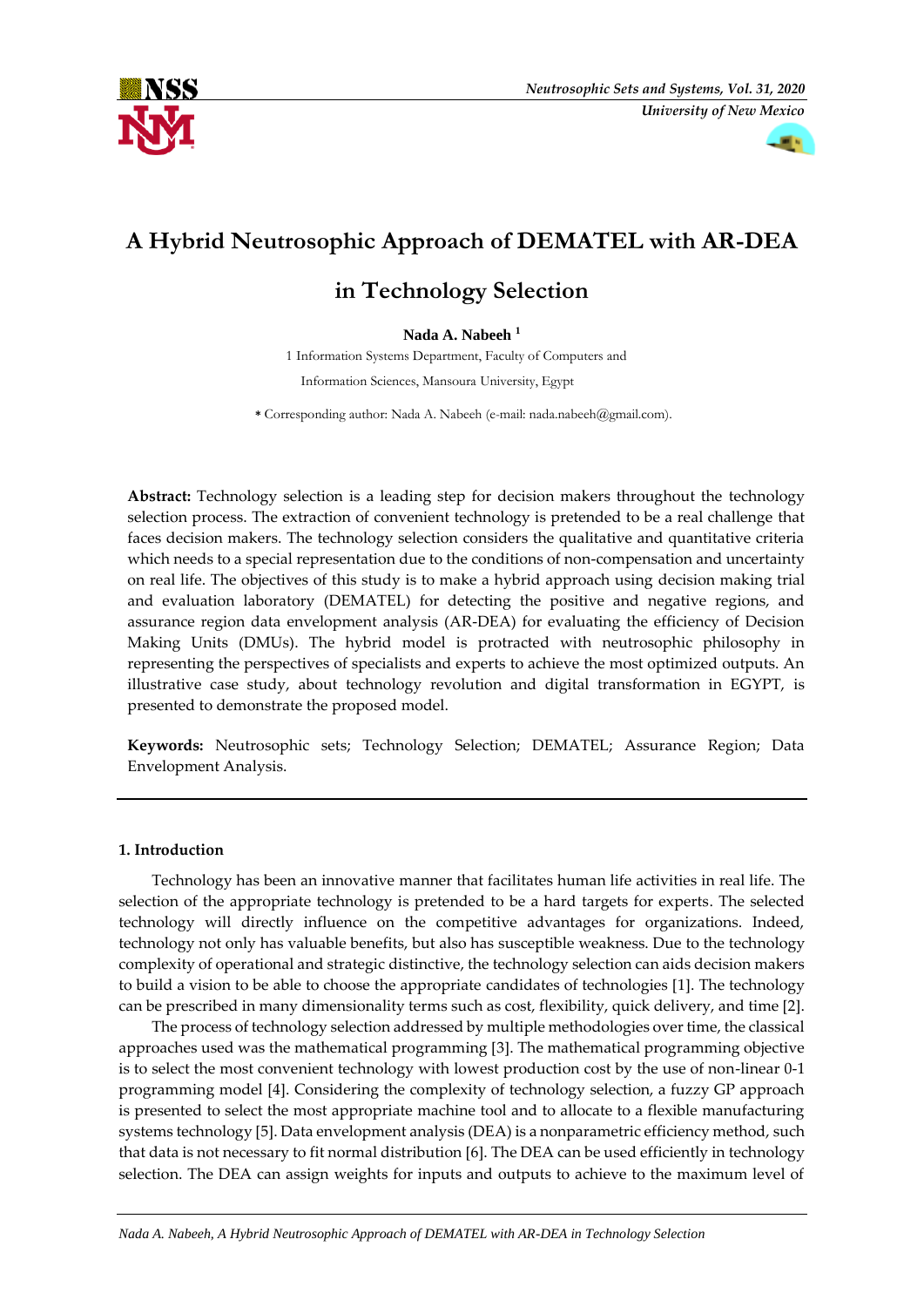efficiency. In [7] presents a methodology consists of two phases for solving the technology problem process. The first phase, the data envelopment analysis (DEA) is focused on extracting the best vendor's solutions with respect to various technology parameters. The second stage, multi-attribute decision making model is used to prioritize and metric the outputted technology selection from first phase. The objective of decision-making units (DMUs) is to be efficient by producing the maximized outcomes and minimized incomes. The efficiency of DMUs can be evaluated with DEA as a powerful tool. In DEA, the input and outputs must be determined. In [8] proposes an innovative model, IDEA (Imprecise Data Envelopment Analysis) model to rank the technology suppliers. In [9] illustrated a weight multi-criteria decision-making (MCDM) methodology to evaluate the relative efficiency of DMUs according to various outputs and one determined input. The efficiency of DUMs is a model derived from of DEA methodology to extract exact and ordinal outcomes. When importance of preferences information between inputs and outputs are combined in multiple models, the resulted model is called Assurance region (AR) models. The efficiency problem includes technological and commercial aspects. A study about Superconducting Super Collider (SSC) in United States is conducted to reduce the number of site location [10]. By applying DEA on case study's data, the output included five out of six solutions were efficient. However, by including more analytical bounds, AR decreased the output to be one out of six. The AR is applied in another case study, about an efficient analysis for the possible linear production sets to make a real reduction on candidates [11].

The process of technology selection includes many technical and operational comparisons such as: cost, capacity, load, velocity, and etc. Many studies focus on the efficiency to enhance the decisions for the technology selection [12, 13]. The DEMTAL is a kind of structural modeling suggested to solve complex and interrelated problems [12]. The DEMTAL can formulate and analyze the problem into relationships between the correlated and complex criterions in order to attain the best solutions. Many decision-making methods are provided to organizations to choose the best technology [1, 3, 4, 7, 8]. However, the statement of any decision is a surrounded with environment of vague, impression, inconsistency, and uncertainty. According to the complex considerations of the environmental conditions in technology selection, researchers integrate fuzzy to DEMATEL method to attain more accurate analysis [14-17]. Actually, the fuzzy set considered the degree of membership function and neglected the degree of non- membership, and indeterminate [18]. Hence, the fuzzy DEMTAL con not addressed the decisions which are associated with uncertainty and inconsistency. To overcome fuzzy set limitations, neutrosophic sets proposed to address the conditions of uncertainty and inconsistency [19, 33-39].

Neutrosophic sets are a novel aspect in philosophy that investigates the scope and origin of neutralities [20, 21]. The neutrosophic sets are used in many complex applications and achieved awesome results such as in IoT influential factors [22] , IoT Transitions difficulties on enterprises [19] personnel selection [23], cloud services [24], supplier selection [18, 25-27], supply chain management (SCM) [25]. In real life situations, the preferences and correlations between criterions cannot be easily determined by decision makers. Hence neutrosophic can deal with uncertainty and inconsistency conditions. Neutrosophic aids decision makers to find compensations methodology to the indeterminate decision cases. Therefore, the research aims to propose a novel methodology that integrates the assurance region- data envelopment analysis (AR-DEA) with neutrosophic DEMTAL to enhance the technology selection process. Some basic and important definitions about neutrosophic sets are provided in [22].

For clarity, the reset of research is organized as follows: Section 2 mentions neutrosophic DEMTAL methodology. Section 3 represents basic steps of (AR-DEA). Section 4 illustrates the integrated methodology for technology selection. Section 5 presents a numerical example. Finally, section 6 ends with the conclusions and future work.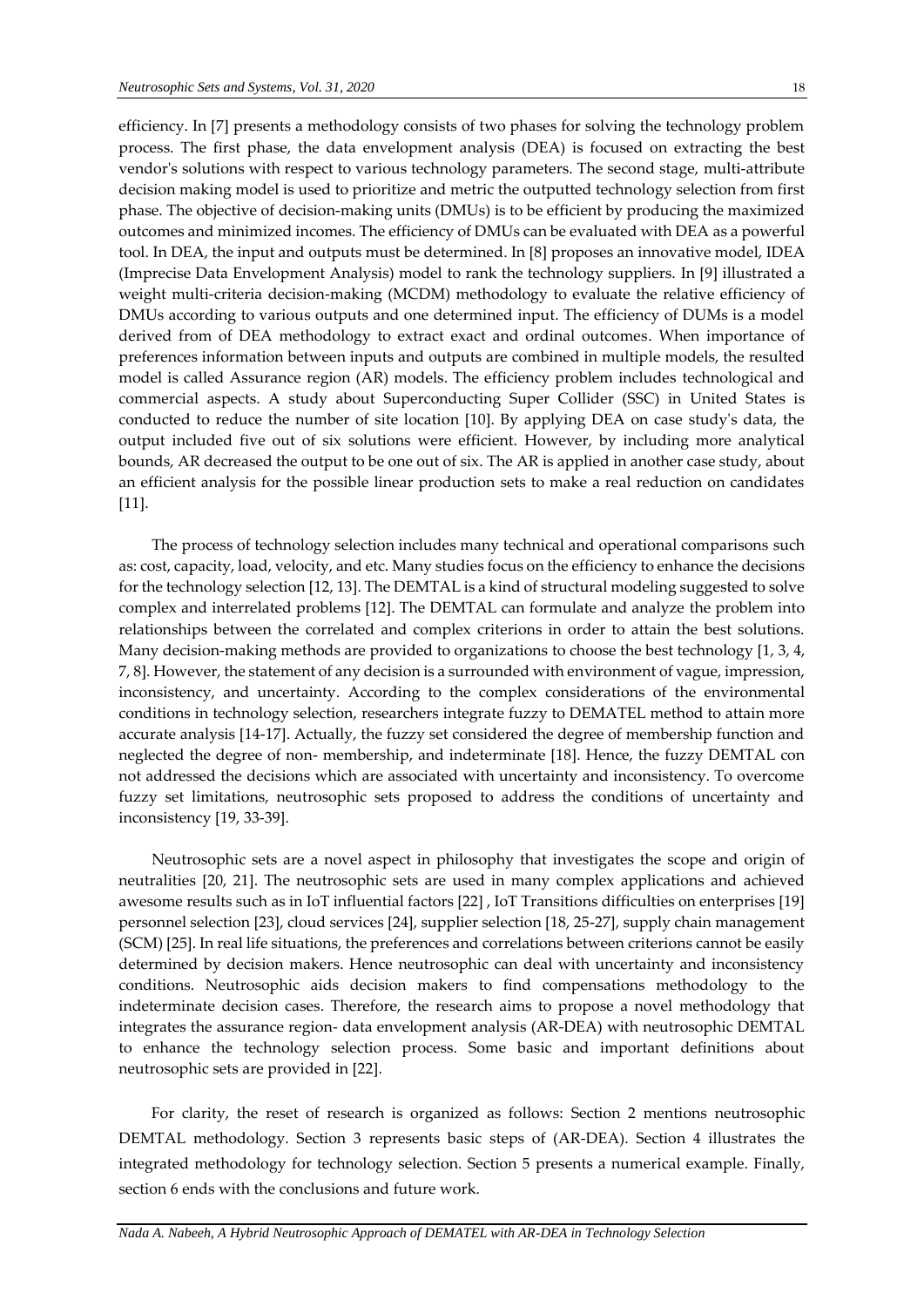#### **2. The Neutrosophic DEMATEL Methodology**

The neutrosophic sets developed to cover the current conditional environmental of uncertainty and inconsistency that cannot be covered with other methods such as fuzzy and intuitionistic fuzzy [28]. The neutrosophic sets can apply compensatory methods for the indeterminate situations for decision judgments. DEMATEL is a methodology used to analyze the preferences between complex criterions by building well-structural model [2]. It is very hard task to take decision of preferences of various criterions. Hence, the research proposes to extend the traditional DEMTEL with neutrosophic set theory in order add valuable advantages:

- 1. Neutrosophic can present various expert judgments for a specific problem.
- 2. Neutrosophic can support perspectives of experts with compensatory values for the degree of true, false decisions. In addition to indeterminate decisions.
- 3. Neutrosophic can definitely represent different expert's perspectives to demonstrate if any anomalies found in the general judgments, such as: less experience, or biasness.
- 4. Neutrosophic can represent expert judgments in real situations of uncertainty and inconsistency of information

Therefore, the current study integrates neutrosophic with DEMATEL methodology in order to attain more accurate analysis. The steps of neutrosophic DEMATEL are mentioned as follows:

#### **Step 1. Determine the aim of your study and detect the following issues:**

- The decision maker experts in the proposed study.
- Identify the basic criterions related to study
- **Step 2. Construct decision judgments of the current study in a pairwise comparison matrix** 
	- Construct the pairwise comparison matrix from decision judgments for the preferences scale mentioned in Table 1 [23]. Experts should determine their perspectives and expectation of the problem to detect maximum truth, minimum indeterminacy, and minimum false membership function.

| Score          | Linguistic Phrase           | <b>NTS</b>                                                 |
|----------------|-----------------------------|------------------------------------------------------------|
| 1              | Equally significant         | $1 = \langle (1, 1, 1), 0.50, 0.50, 0.50 \rangle$          |
| 3              | Slightly significant        | $3 = \langle 2, 3, 4 \rangle$ ; 0.30, 0.75, 0.70 $\rangle$ |
| 5              | Strongly significant        | $5 = \langle (4, 5, 6); (0.80, 0.15, 0.20) \rangle$        |
| 7              | very strongly significant   | $7 = \langle (6.7, 8), 0.90, 0.10, 0.10 \rangle$           |
| 9              | Absolutely significant      | $9 = \langle (9,9,0); 1.00,0.00,0.00 \rangle$              |
| 2              |                             | $2 = \langle (1,2,3); 0.40, 0.60, 0.65 \rangle$            |
| $\overline{4}$ |                             | $4 = \langle (3,4,5), 0.35, 0.60, 0.40 \rangle$            |
| 6              | sporadic values between two | $6 = \langle (5,6,7); 0.70, 0.25, 0.30 \rangle$            |
| 8              | close scales                | $8 = \langle 7, 8, 9 \rangle$ ; 0.85, 0.10, 0.15 $\rangle$ |

**Table 1.** The Linguistics phrase and corresponding NTS

#### **Step 3. Construct initial direct relation**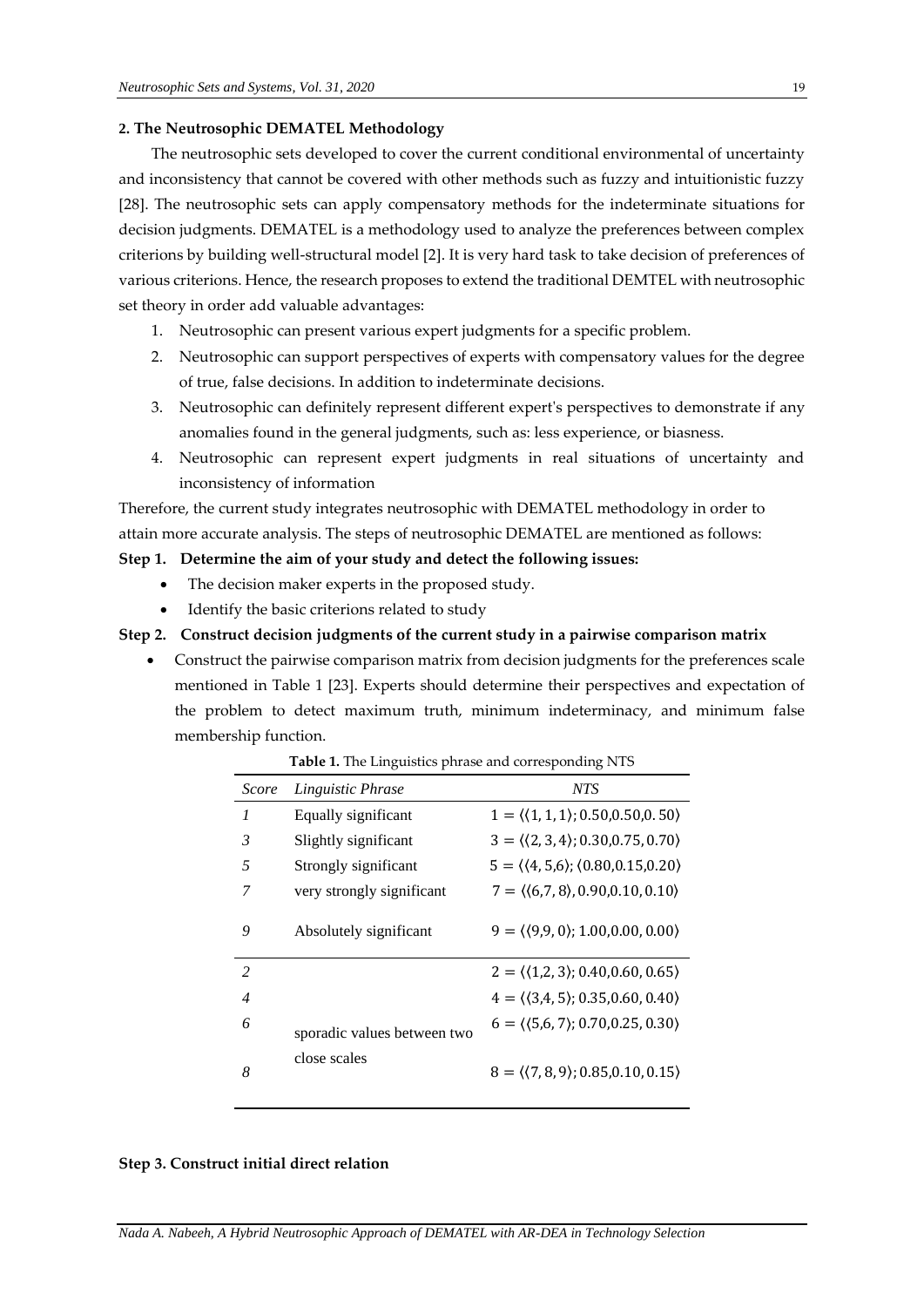• Construct a general vision for your study from aggregating decision makers' perspectives. The averaged aggregated pairwise comparison matrix is formulated by the use of the following equation  $r_{ij}$  .

$$
r_{ij} = \frac{\sum_{z=1}^{z} (z_{ij}^{z})}{z}
$$
 (1)

The general vision are constructed by the estimated preferences and resulted in an aggregated pairwise comparison matrix as follows in (2):

$$
A = \begin{pmatrix} r_{11} & \cdots & r_{1n} \\ \vdots & \ddots & \vdots \\ r_{n1} & \cdots & r_{mn} \end{pmatrix} \tag{2}
$$

• Change the aggregates pairwise comparison matrix from the form of triangular neutrosophic scale to the form of crisp value by the use of the following score function [19]:

$$
s(r_{ij}) = \left| l_{ij} \times m_{j} \times u_{ij} \right| \frac{T_{ij} + I_{ij} + F_{ij}}{9} \right| , \qquad (3)
$$

where l, m, u denotes lower, median, upper of the scale neutrosophic numbers, T, I, F are the truthmembership, indeterminacy, and falsity membership functions respectively of triangular neutrosophic number**.**

## **Step 4**. **Construct the normalized direct relation matrix**

The initial direct relation is represented in the form of (2). According to previous step (3), the normalized direct relation matrix can be computed as follows:

$$
B = \sqrt{\max_{1 \le i \le m} \sum_{j=1}^{n} r_{ij}}; i = 1, 2, 3, \dots, m; j = 1, 2, 3, \dots, n
$$
\n
$$
Y = B \times R
$$
\n(4)

### **Step 5**. **Obtain the total relation matrix.**

Apply the following equation to produce the total relation matrix from the generalized direct relation matrix Y. The total matrix relation is computed as follows [12]:

$$
\sum_{n=1}^{\infty} Y_i = Y + Y^2 + Y^3 \dots Y^m
$$
  
=  $Y(1+Y+Y^2 + \dots + Y^{n-1})$   
=  $Y(I-Y)^{-1}(I-Y)(I+Y+Y^2 + \dots + Y^{n-1})$   
=  $Y(1-Y)^{-1}(I-Y^n) = Y(I-Y)^{-1}$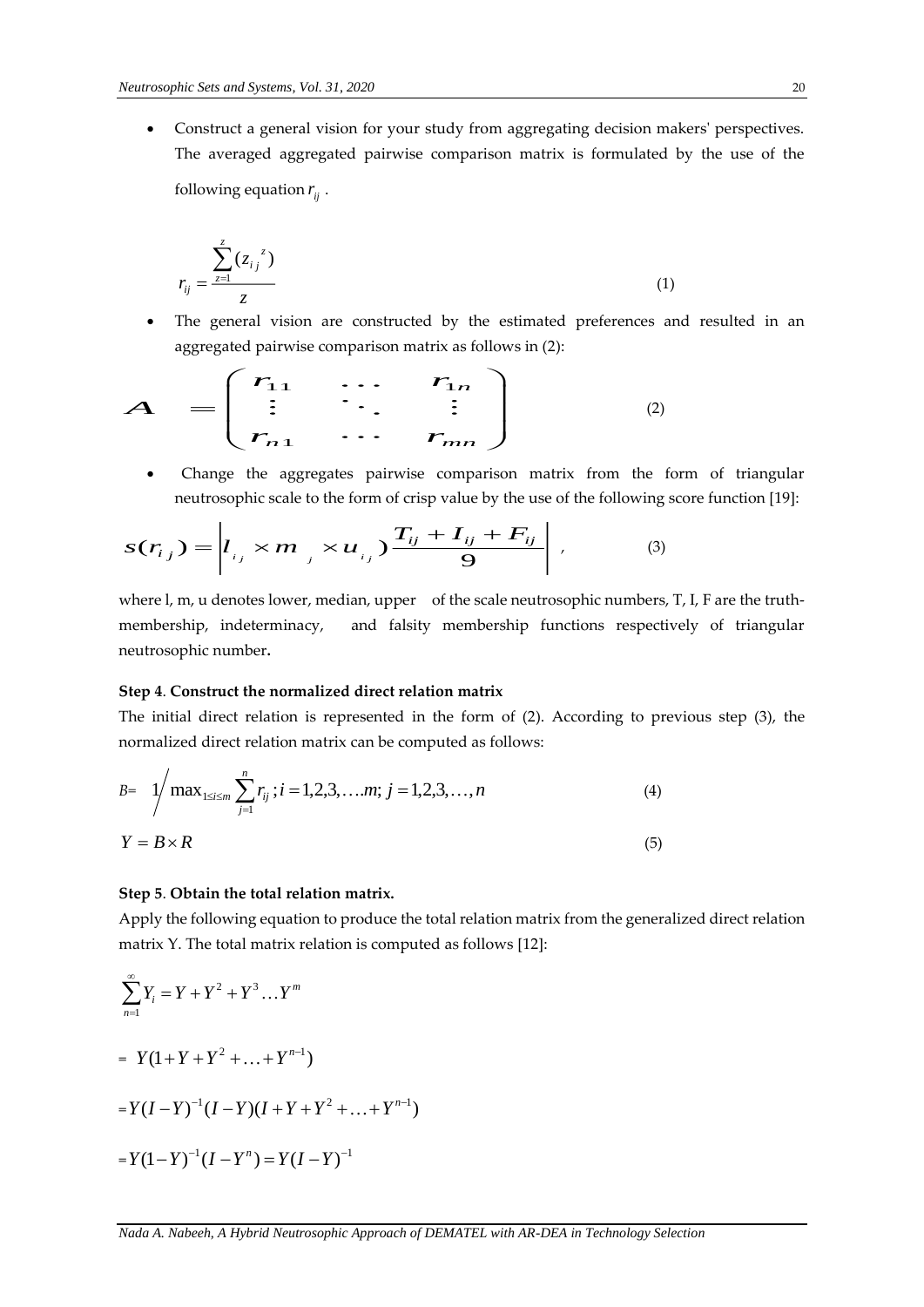$$
T = Y \times (I - Y)^{-1} \tag{6}
$$

such that I denotes to identity matrix, and T is the matrix of total relation

 $T = Y \times (I - Y)^{-1}$ ,<br>  $\angle$ <br>  $\angle$  such the I decouts to leberlity motits, and I is the matrix of total relation<br>  $\angle$  Step 6. Identify the cause effect relationship using the function of summation of rows<br>
The cause effect rel **Step 6. Identify the cause effect relationship using the function of summation of rows and columns** The cause effect relationship is detected by using the summation of rows  $(R_i)$ , of columns  $(C_i)$  form total matrix relation T as follows in next equations [14]:

$$
T = [t_{ij}]_{m \times m}; i, j = 1, 2, \dots n
$$
 (7)

$$
R_i = \sum_{1 \le j \le m}^{m} t_{ij}, \forall i
$$
 (8)

$$
C_j = \sum_{1 \le i \le n} t_{ij}, \forall j \tag{9}
$$

**Step 7.** Build the casual effect relationship diagram

The analysis of cause effect diagram two axes denotes the followings:

- **Horizontal axes:** represents the summation of rows and columns ( $R_i + C_j$ ), and refers to the importance of the proposed criteria.
- **Vertical axes:** represents the subtraction of rows and columns ( $R_i C_j$ ), and refers to the

degree of influence of the selected criteria

## **3. The AR-DEA methodology**

Considering the whole decision maker units (DMU) in the decision maker process for AR-DEA methodology, the decision maker is influenced with other complementary players such as [28] and modeled in Fig.1:

- **Buyers:** anybody requests for a service according to considered contract. .
- Users: anybody actually receives and use the service.
- **Influencers**: anybody affects sales by supplying information or advice
- **Gatekeepers:** anybody controls the follow of information for the suppliers.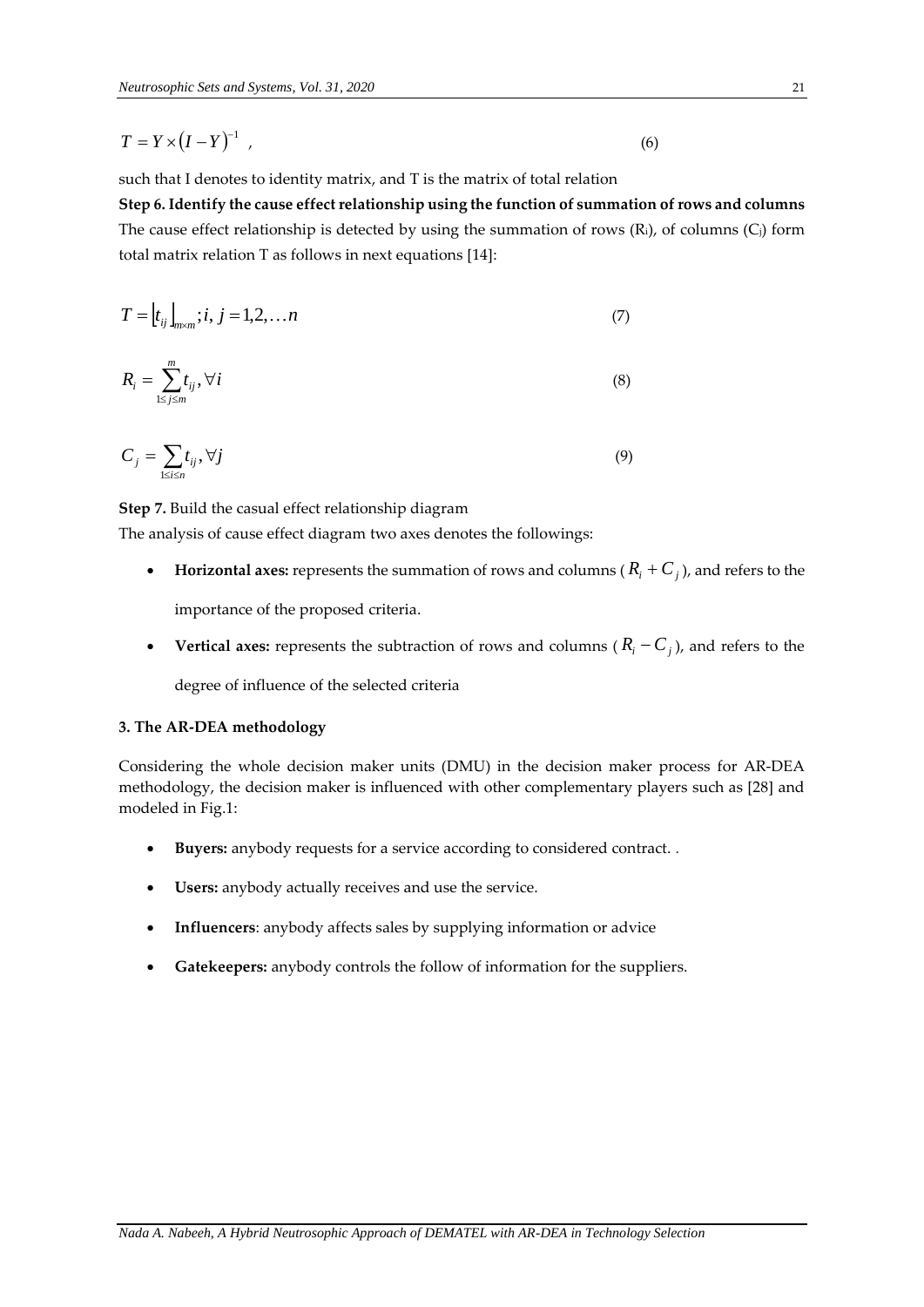



The DEA is an approach used to evaluate the efficiencies for DMUs [6]. The challenge in DMUs of technology selection is the absence for decision maker's judgments and preferences. The weight restriction inclusion in DEA model allows the integration of relative important between inputs and outputs for technology selection problem. The extension of DEA method with further calculations led to the development of the AR model [10]. The AR introduces a domain of possible candidates for multiple virtual suppliers. The next steps are discussed the scale of input and output levels, NB. The DMUs are strict to be in positive manner.

## **Step 8: Transform problem scale from ordinal to interval**

The proposed study uses a novel weight technique which is so-called ordinal weight restriction assurance region [2]. The decision problem affected with various incomes and outcome. By the use of neutrosophic DEMATEL, the input and output weights can be obtained by the following equations:

| $X_1 \geq X_2 \geq \cdots \geq X_i$ | (10) |
|-------------------------------------|------|
| $Y_1 \geq Y_2 \geq \cdots \geq Y_j$ | (11) |

The preceding Eq. (10), and Eq. (11) represent ordinal scale. For using DEA, novel methods proposed to transform ordinal scale into cardinal scale [29]. The proposed study uses the following equations to transform ordinal scale into interval scale:

$$
X_i \in [\delta u^{m-i}, u^{1-i}]; \ i = 1, \cdots, m; \delta \le u^{1-m} \quad , \tag{12}
$$

$$
Y_j \in [\delta u^{n-j}, u^{1-j}]; \ j = 1, \cdots, n; \delta \le u^{1-n} \qquad (13)
$$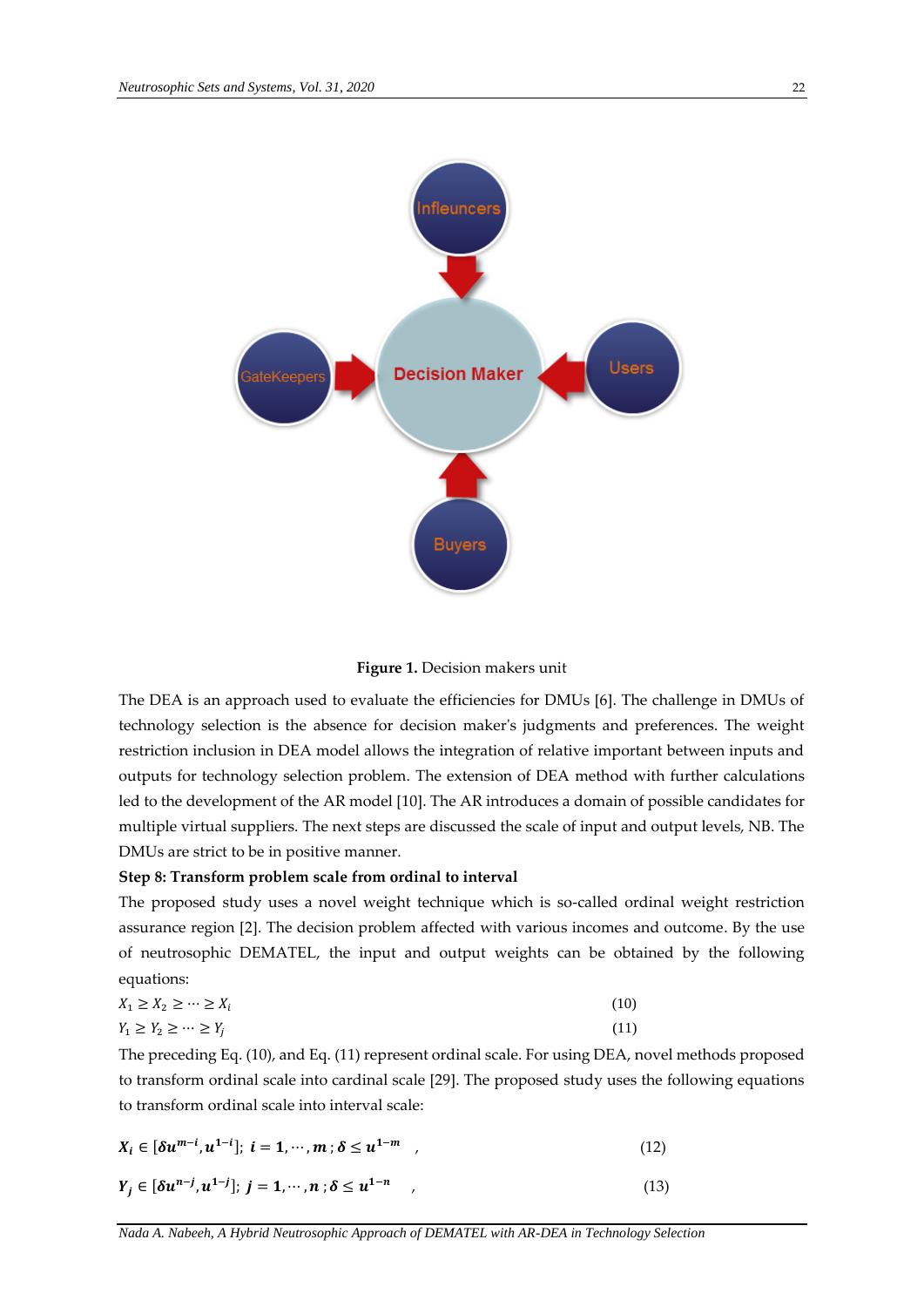where  $X_i$ ,  $Y_j$  represents the interval scale lower and upper bounds for inputs/outputs,  $u$  is a parameter indicates the preference intensity given by decision makers and must be greater than 1.  $\delta$ is a ratio parameter indicates by decision makers, and  $\boldsymbol{i}$ ,  $\boldsymbol{j}$  represents the ordinal scale of DEMATEL final ranking.

#### **Step 9: The weight restrictions to solve AR-DEA methodology**

The final output from the proposed Eq. (12), Eq. (13) presents the absolute number for interval scale of lower and upper bounds for the input/output weight priorities. In addition, the use of interval scale for weights substitutes the linear programming methods [29]. Unlike [2] AR without weight restrictions, and linear programming method [29], the proposed final type of AR is introduced in form. (14). Such that the weight restriction AR is added and modeled as follows:

 $E_{0=max\sum_{j=1}^{S} w y_j y_{j0}}$ s. t  $\sum_{i=1}^{m} wx_i x_{i0}$ ,  $\sum_{j=1}^s wy_j y_{jz} = \sum_{i=1}^m wx_i x_{iz} \leq 1$  ,  $\forall_z$ ,  $(14)$  $\partial_i \leq wx_i \leq \gamma_i,$   $\forall_i$  $\forall$ <sub>i</sub>  $\beta_i \le wy_i \le \omega_i$ ,  $\forall_i$ 

where wx<sub>i</sub> is the weight for input, wy<sub>j</sub> is the weight of output,  $\partial_i$ ,  $\gamma_i$ ,  $\beta$ ,  $\omega_j$  are user specified constants. The weight restrictions a raise some challenges such as problem may not be solves, relative efficiency may not be computed. So [30] proposes to multiply constants of restricts A and B as follows in form (15):

 $E_{0=max\sum_{j=1}^{S} w y_j y_{j0}}$ s. t  $\sum_{i=1}^{m} wx_i x_{i0}$ ,  $\sum_{j=1}^s wy_j y_{jz}$   $\sum_{i=1}^m wx_i x_{iz} \leq 1$  ,  $\forall_z$ ,  $(15)$  $\partial_i A \leq w x_i \leq \gamma_i A$  $\forall_i$  $\beta_i B \leq w y_i \leq \omega_i B$ ,  $\forall$ <sub>i</sub>

#### **4. The Proposed hybrid methodology**

The environment of decision making is surrounded with vague, impression, uncertainty, incomplete information, and non-compensatory. The integrated methodology of decision maker's judgments of DEMATEL and AR-DEA is modeled and summarized in the Fig.2. The steps of the proposed study have been mentioned in details in the previous two sections and will be summarized in Fig.3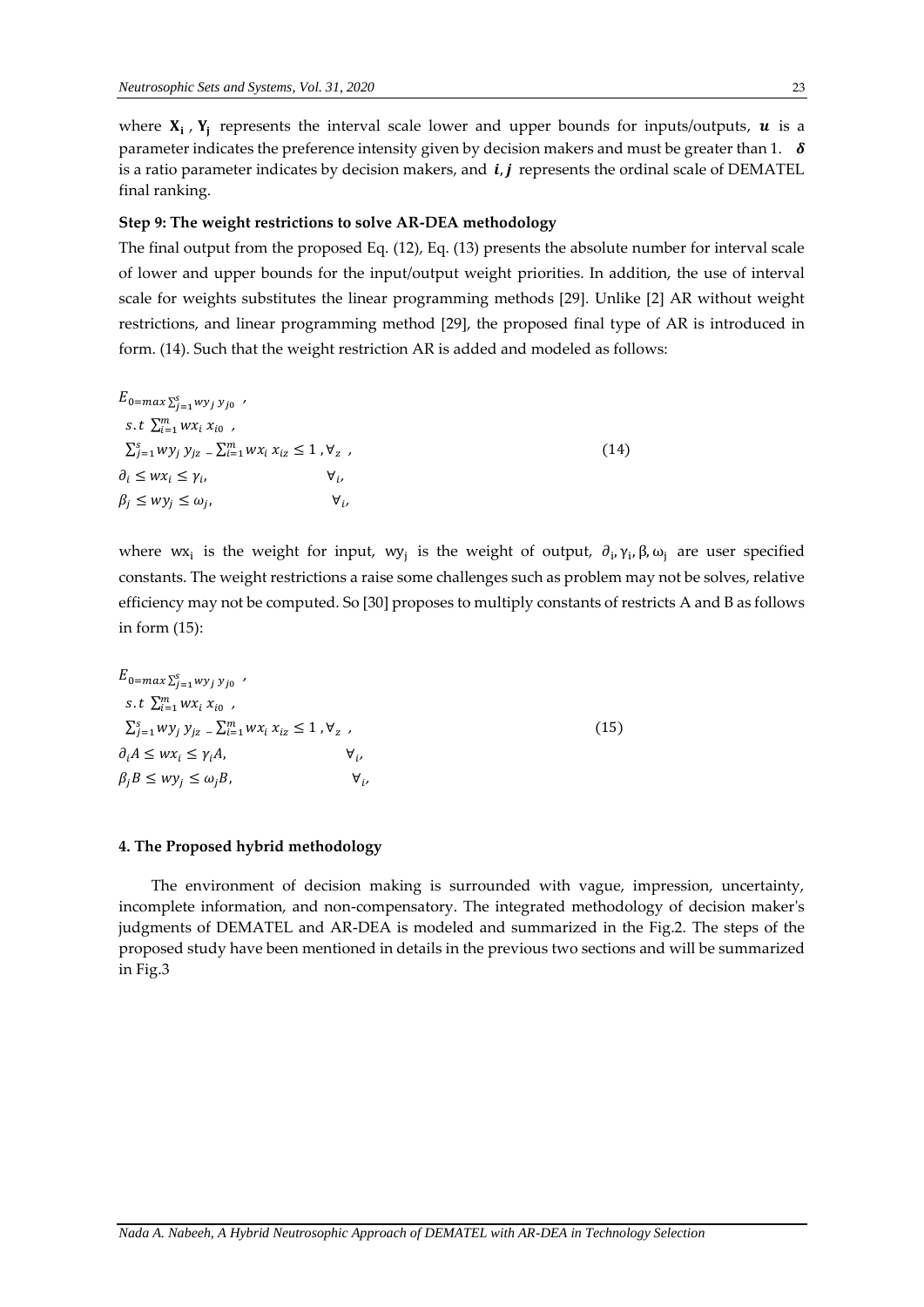

**Figure 2.** The hybrid methodology of neutrosophic DEMATEL with AR-DEA



Figure 3. Steps for the proposed hybrid methodology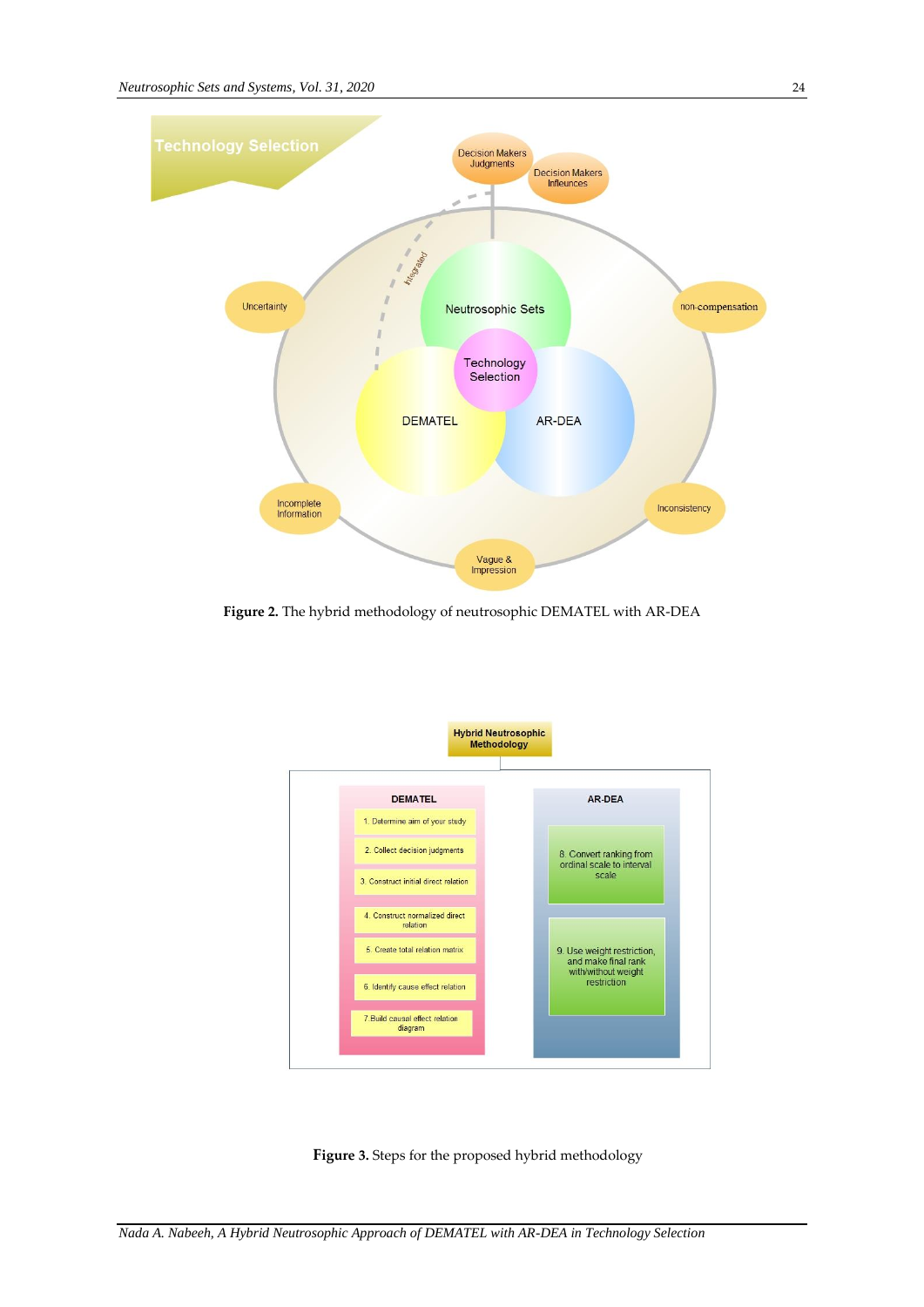## **5. A case study for the proposed hybrid methodology**

The proposed hybrid methodology is applied in a wide range of technology selection in Egypt. Egypt is going towards a huge information technology revolution and digital transformation on the practices for many sector of the Egyptian state. The technology revolution contains several axes, including recent developments in information and communications technology. The digital transformation revolution is including the fifth generation of communications, artificial intelligence, and cloud computing. Hence, the current decision makers faces a huge challenges for selecting the most appropriate and efficient technology that will cause a direct influence on the Egyptian state. Hence, we used to apply the proposed hybrid methodology of neutrosophic DEMTAL and AR-DEA. A standard input and output parameters are used in [1, 2]. We consider cost as input, while consider repeatability, load, capacity, velocity, and amount of know-how transfer as outputs for technology selection as mentioned in table 2.

| Criteria             | Type   | Symbol | Description                                       |  |
|----------------------|--------|--------|---------------------------------------------------|--|
| Cost                 | Input  | $X_1$  | The disbursement correlated with technology       |  |
|                      |        |        | life cycle of introduction, growth, maturity, and |  |
|                      |        |        | decline [31].                                     |  |
| Repeatability        | Output | $Y_1$  | The degree of closeness of the convention         |  |
|                      |        |        | between outcomes under same measurements          |  |
|                      |        |        | and conditions [1].                               |  |
| <b>Load Capacity</b> | Output | $Y_2$  | The maximum load for intended property to         |  |
|                      |        |        | achieve to the intended expectations with a       |  |
|                      |        |        | given distinct amount of weight [32].             |  |
| Know- how amount     | Output | $Y_3$  | The use of distinct technology in a way to        |  |
| transfer             |        |        | operate in such an efficient and effective        |  |
|                      |        |        | manner [2].                                       |  |

|  |  |  | Table 2. The description for the main criterions for technology selection |
|--|--|--|---------------------------------------------------------------------------|
|--|--|--|---------------------------------------------------------------------------|

*Step 1:* Determine decision makers experts whom are the actual input paramter for the hybird propsed methodology.

*Step 2:* The decision maker judgements are collected and scaled by the neutrosophic scale mentioned in table 1.

*Step 3:* Obtain the intial direct relation matrix. The aggregatd paire-wise comparison matrix is obtained by applying Eq.(1) and formed in (2) as depicated in table 3. Apply the score function on the aggregated pair-wise comparison matrix mentioned in Eq.(3) to change the neutrosophic scale to crisp values as mentioned in table 4.

*Step 4:* Construct th normaized direct matrix by apply Eq.(4) and Eq.(5). The results are mentioned table 5.

*Step 5:* The total relation matrix is computed by the useof Eq.(6) and mentioned in table 6

*Step 6:* The cause effect relation is presented by the detection of total matrix relation T by the use of Eq.(7), Eq. (8), Eq(9). The resuls of cause effect relation in table 7. According to table 7 the priotorize in importance are  $Y_1$ ,  $Y_2$ , and  $Y_3$ , and the less important are  $Y_3$ ,  $Y_2$ , and  $Y_1$ .

*Step 7:* The cause effect diagram is denoted as ( $R$ <sup>*i*</sup> +  $C$ <sub>*j*</sub>) horizontally, and ( $R$ <sup>*i*</sup> -  $C$ <sub>*j*</sub>) vertically ,and illustrated in Fig 4.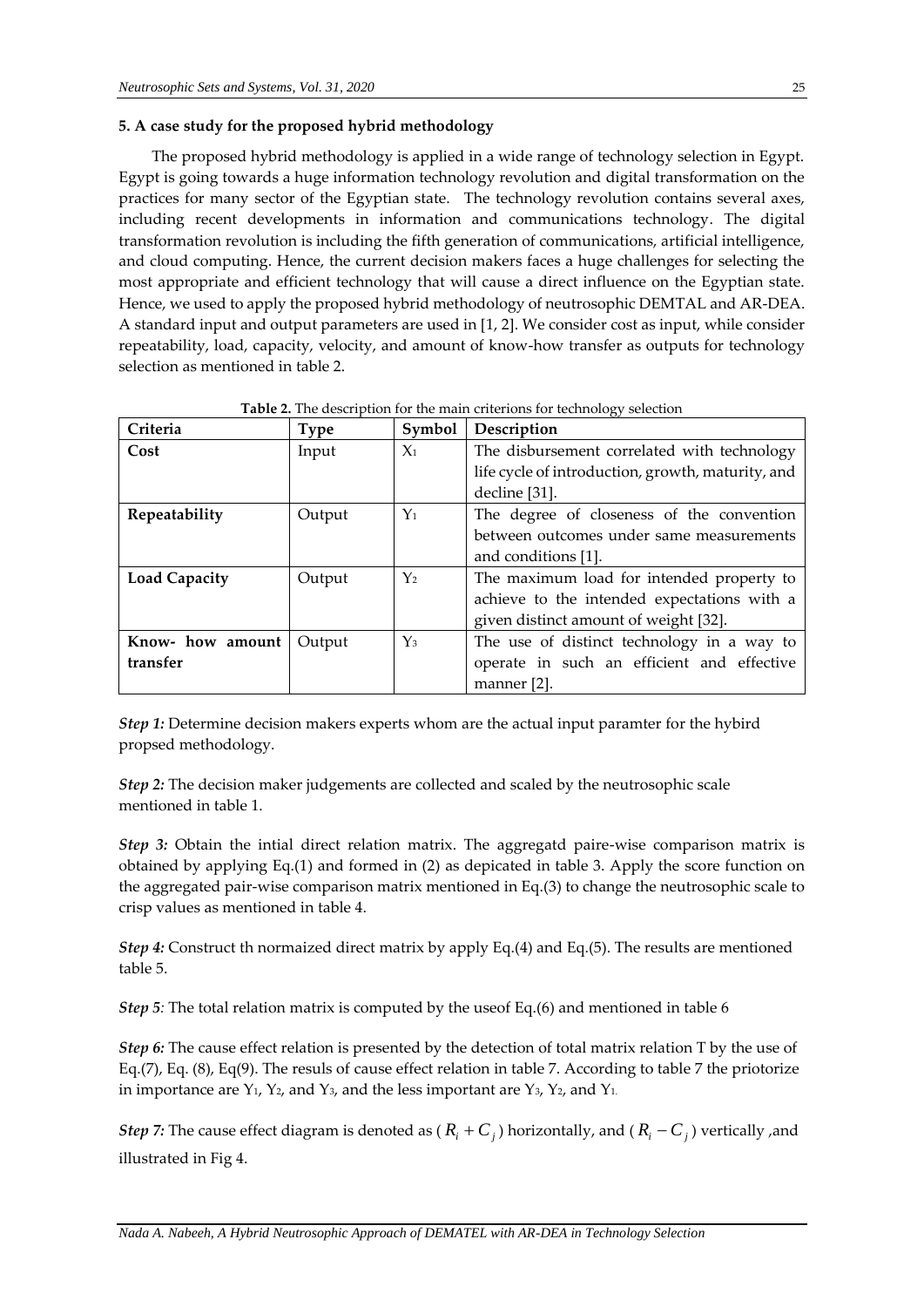*Step 8***:** The ranking from the previous step is Transformed by the use of Eq. (12), Eq. (13) from ordinal scale to interval scale as mentioned in table 8.

**Step 9:** Considering the DMUs possible scenarios, the use of weight restriction for efficiency is to solve the hybrid neutrosophic AR-DEA methodology. To focus on the importance of the proposed study, ranking computed with/without weight restrictions and results mentioned in table 9. The without weight restriction is computed from [6], and with weight restriction computed according to Eq. (15). Indeed, a difference between rank<sub>1</sub>, and rank<sub>2</sub> notified which lead to the great important for the proposed method as mentioned in Fig.5. By the way, the increase of the amount of parameters in the proposed demonstrates the influence of decision makers than other traditional methods.

| Criteria |                                                             |                                                             |                                                             |
|----------|-------------------------------------------------------------|-------------------------------------------------------------|-------------------------------------------------------------|
| $Y_1$    | $\langle \langle 1,1,1 \rangle ; 0.50, 0.50, 0.50 \rangle$  | $\langle \langle 2,3,4 \rangle ; 0.30, 0.75, 0.70 \rangle$  | $\langle \langle 5, 6, 7 \rangle; 0.70, 0.25, 0.30 \rangle$ |
| $Y_2$    | $1/\langle\langle 2,3,4\rangle; 0.30, 0.75, 0.70\rangle$    | $\langle (1,1,1); 0.50, 0.50, 0.50 \rangle$                 | $\langle (1,2,3); 0.40, 0.65, 0.60 \rangle$                 |
| Yз       | $1/\langle\langle 5,6,7 \rangle; 0.70, 0.25, 0.430 \rangle$ | $1/\langle \langle 1,2,3 \rangle; 0.40, 0.65, 0.60 \rangle$ | $\langle \langle 1,1,1 \rangle ; 0.50, 0.50, 0.50 \rangle$  |

**Table 3.** The initial aggregated pairwise comparison matrix for decision maker's experts

**Table 4.**The crisp values for initial aggregated pairwise comparison matrix

| Criteria | Y1    | $Y_2$ | $Y_3$ |
|----------|-------|-------|-------|
| $Y_1$    |       | 1.855 | 2.101 |
| $Y_2$    | 0.539 |       | 1.388 |
| $Y_3$    | 0.475 | 0.720 |       |

**Table 5.**The normalized direct matrix

| Criteria | Y1       | $Y_2$    | Y3       |
|----------|----------|----------|----------|
| $Y_1$    | 0.20175  | 0.374272 | 0.423978 |
| $Y_2$    | 0.108752 | 0.20175  | 0.280204 |
| $Y_3$    | 0.096003 | 0.145262 | 0.20175  |

**Table 6.** The total relation matrix

| Criteria    |          | ${\rm Y_2}$ | $Y_3$    |
|-------------|----------|-------------|----------|
| ${\rm Y_1}$ | 0.512384 | 0.913638    | 1.123984 |
| $\rm Y_2$   | 0.288305 | 0.512387    | 0.684009 |
| ${\rm Y_3}$ | 0.234351 | 0.385095    | 0.512388 |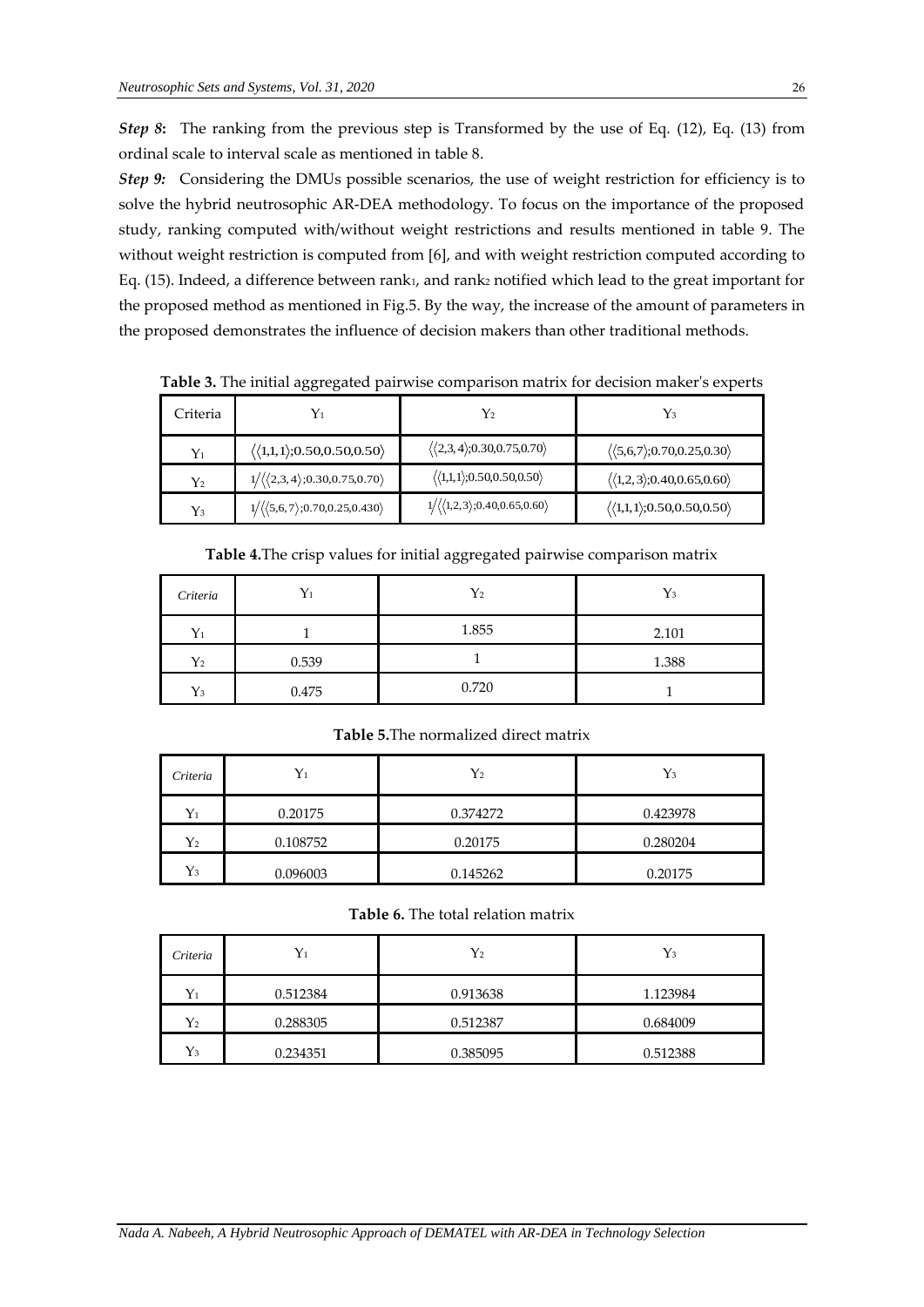| Rows<br>Columns | Ri    |       | $R_i + C_i$ | $R_i - C_i$ | Rank |
|-----------------|-------|-------|-------------|-------------|------|
|                 | 2.550 | 1.035 | 3.585046    | 1.514966    |      |
|                 | 1.484 | 1.811 | 3.29582     | $-0.32642$  | 3    |
| -3              | 1.131 | 2.320 | 3.452215    | $-1.18855$  |      |

**Table 7.**The cause effect relation of total relation



# **Figure 4.** The cause effect diagram

**Table 8.** The transformation of ordinal scale to interval scale for U<sup>r</sup>

| Outputs        | <b>Ordinal Scale</b> | Lower bound of<br>output weight | Upper bound of<br>output weight |
|----------------|----------------------|---------------------------------|---------------------------------|
| $\mathbf{U}_1$ |                      | 0.22                            |                                 |
| $\mathbf{U}_2$ |                      | 0.1                             | 0.44                            |
| $U_3$          |                      | 0.15                            | 0.66                            |

|  | Table 9. Efficiency score with consideration of with/without weight restrictions |  |  |
|--|----------------------------------------------------------------------------------|--|--|
|  |                                                                                  |  |  |

| <b>DMU</b> | Without weight<br>restriction | Rank <sub>1</sub> | With weight<br>restriction | Rank <sub>2</sub> |
|------------|-------------------------------|-------------------|----------------------------|-------------------|
|            | 1.00                          |                   | 1.00                       |                   |
|            | 0.731                         | C                 | 0.664                      |                   |
|            | 0.881                         |                   | 0.748                      |                   |
|            | 0.730                         | 4                 | 0.544                      |                   |
|            | 0.650                         | 5                 | 0.530                      |                   |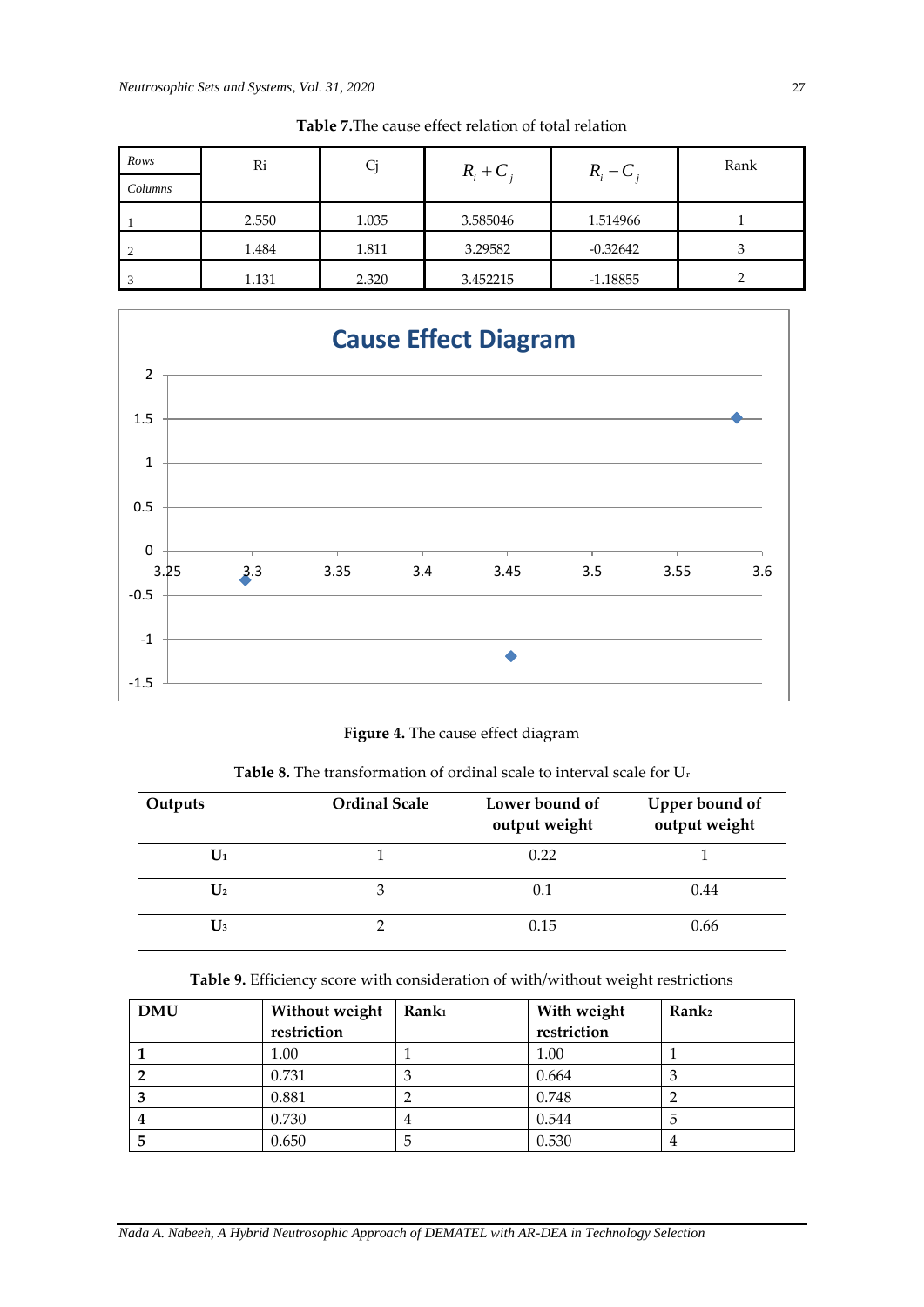

**Figure 5.** The ranking with/without weight restrictions

#### **6. Conclusion**

In this study, a hybrid neutrosophic DEMATEL with AR-DEA for technology selection is proposed. First, the DEMATEL aggregate the decision judgments in conditions of non-compensation, uncertainty, and incomplete information by the use of neutrosophic scale. The DEMATEL detect positive and negative regions in the form of cause effect relation, and introduce ranking for relations of inputs and outputs effects for technology selection process. Second the use of AR-DEA evaluate the efficiency for DMUs according to weight restrictions of AR to involve many influences of decision makers, rather than the traditional method of non-considering weight restrictions. A case study is applied on technology revolution and digital transformation in EGYPT that demonstrates the importance for the proposed study. For future trends, we can extend study by use of TOPSIS and MUTLIMOORA methods and make comparisons among ranking results.

## **References**

- 1. Farzipoor, S.R. Technology selection in the presence of imprecise data, weight restrictions and nondiscretionary factors. Int. J. Adv. Manuf. Technol., 2009, DOI 10.1007/s00170-008-1514-5, 41:827-838.
- 2. Mohaghar, A., Jafarzadeh,A., Fathi,M.,Faghih. An Integrated Approach with AR-DEA and Fuzzy DEMATEL for Technology Selection. World Applied Sciences Journal, 2012, 16(11), 1649-1656.
- 3. Hassan, H., ORKCU, M. Data Envelopment Analysis Cross Efficiency Evaluation Approach to the Technology Selection. *University Journal of SciencePart A: Engineering And Innovation GU J Sci Part:A, 2015, 3(1):1-14.*
- 4. Singh, N., Sushil,P. Technology selection models for multi-stage production systems: Joint application of physical system theory and mathematical programming. European Journal of Operational Research, 1990, 47(2).
- 5. Chan, F.T.S, Swarnkar, R., Tiwari, M.K. Fuzzy goal-programming model with an artificial immune system (AIS) Approach for a machine tool selection and operation allocation problem in a flexible manufacturing system, *International Journal of Production Research*,2005, 43(19): 4147–4163.
- 6. Charnes, A., Cooper, W.W., Rhodes. E. Measuring the efficiency of decision making units. European Journal of Operational Research, 1978, 2(6), 429-444.
- 7. Khouja, M. The use of data envelopment analysis for technology selection. Comput. Ind., 1995 , 28 (1): 123-132.
- 8. Farzipoorsaen, F. An algorithm for ranking technology suppliers in the presence of nondiscretionary factors, Elsevier, 2006[, 181\(2\)](https://www.sciencedirect.com/science/journal/00963003/181/2),1616-1623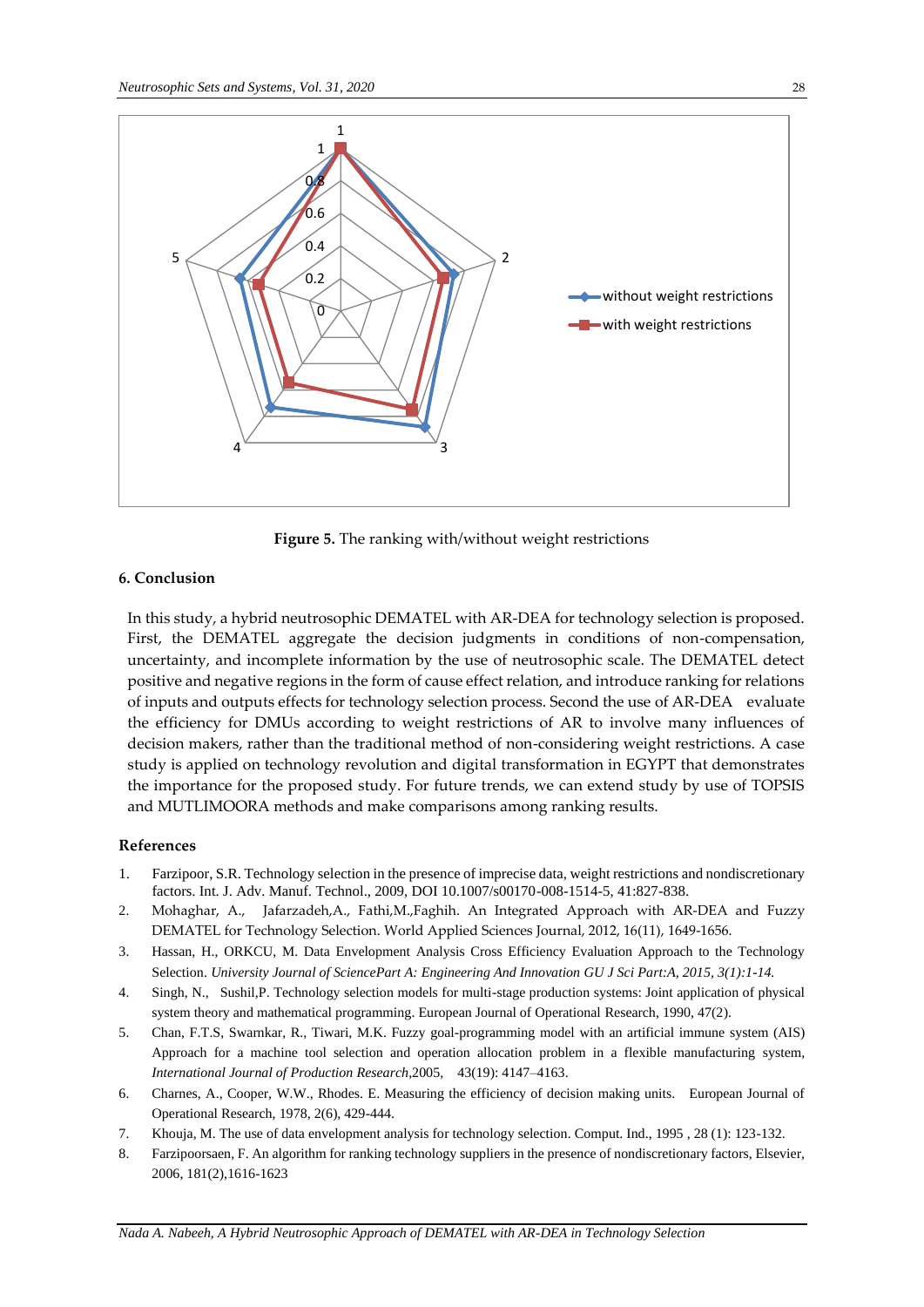- 9. Karsak, E.E., S.S. Ahiska. Practical common weight multicriteria decision-making approach with an improved discriminating power for technology selection. Int. J. Prod. Res., 2005, 43 (8):
- 10. Thompson, R.G., Langemeier, L.N., Lee, C.T., Lee, E., and Thrall, R.M. The role of multiplier bounds in efficiency analysis with application to kansas farming. J. Econ., , 1990, 46 (1/2): 93-108
- 11. Wang, Y., Chin,K., Poon, G. A data envelopment analysis method with assurance region for weight generation in the analytic hierarchy process,Decision Support Systems, 2008,45(4), 913-921.
- 12. Falatoonitoosi,Leman,E., Sorooshian,Z., Salimi,S., Meysam. Decision-Making Trial and Evaluation Laboratory. Research Journal of Applied Sciences, Engineering and Technology. 2013, 5, 3476-3480.
- 13. Dinmohammadi, A., Shafiee, M. Determination of the Most Suitable Technology Transfer Strategy for Wind Turbines Using an Integrated AHP-TOPSIS Decision Model. Energies, 2017, 10(642).
- 14. Seker, S., Zavadskas , K. Application of Fuzzy DEMATEL Method for Analyzing Occupational Risks on Construction Sites, Sustainability, 2017, 9(2083).
- 15. Chang, E., Chang, C.,Wu, C. Fuzzy DEMATEL method for developing supplier selection criteria, Expert Systems with Applications, 2011, 38(3).
- 16. Ehsanifar, Arash, M. Applying Fuzzy DEMATEL Method to Analyze Supplier Selection Criteria (Case Study: WagonPars Company). International Research Journal of Finance and Economics, 2013.
- 17. Jaganathan S., Erinjeri, J.J., Ker J. Fuzzy analytic hierarchy process based group decision support system to select and evaluate new manufacturing technologies. International *Journal Advanced Manufacturing Technology*, 2007, 32(11– 12): 1253–1262.
- 18. Abdel-Basset, M., Manogaran, G., Gamal, A., Smarandache, F. A hybrid approach of neutrosophic sets and DEMATEL method for developing supplier selection criteria. Design Automation for Embedded Systems, 2018, 22(3): 257-278.
- 19. Abdel-Basset, M., Nabeeh, N. A., El-Ghareeb, H. A , Aboelfetouh. A. Utilizing Neutrosophic Theory to Solve Transition Difficulties of IoT-Based Enterprises. Enterprise Information Systems, 2019.
- 20. Smarandache, F. *Neutrosophy, Neutrosophic Logic, Neutrosophic Set, Neutrosophic Probability and Statistics*. Ann Arbor, MI, USA: ProQuest, 1998.
- 21. El-Ghareeb, H. A. Novel Open Source Python Neutrosophic Package. Neutrosophic Sets and Systems, Vol.25, pp. 136.2019.
- 22. Nabeeh, N. A., Abdel-Basset, M., El-Ghareeb, H. A., Aboelfetouh. A. Neutrosophic Multi-Criteria Decision Making Approach for IoT-Based Enterprises. IEEE Access, 2019, doi: 10.1109/ACCESS.2019.2908919.
- 23. Nabeeh, N. A., Abdel-Basset, M., El-Ghareeb, H. A., Aboelfetouh. A. An Integrated Neutrosophic-TOPSIS Approach and its Application to Personnel Selection: A New Trend in Brain Processing and Analysis. IEEE Access, 2019, doi: 10.1109/ACCESS.2019.2899841
- 24. Abdel-Basset, M., Mohamed, M., Chang,V. NMCDA: A framework for evaluating cloud computing services. *Future Gener. Comput. Syst.*, 2018m 86, 12\_29, Sep. 2018.
- 25. Abdel-Basset, M., Mohamed, M., Smarandache, F. A hybrid neutrosophic group ANP-TOPSIS framework for supplier selection problems. *Symmetry*, 2018, 10(6), 226, 2018.
- 26. Abdel-Basset, M., Manogaran, G., Mohamed, M., Chilamkurti, N. Three-way decisions based on neutrosophic sets and AHP-QFD framwork for supplier selection problem,'' *Future Gener. Comput. Syst.*, 2018,. 89, 19\_30.
- 27. Muralidharan, C., Anantharaman, N.,. Deshmukh, S. G. A multi-criteria group decision making model for supplier rating,'' *J. Supply Chain Manage*., 2002, 38, (3), 22\_33, 2002.
- 28. Smarandache F (2010) Neutrosophic set-a generalization of the intuitionistic fuzzy set. J Defense ResourManag 1(1):107
- 29. Wang, Y.M., R. Greatbanks ,J. B. Yang. Interval efficiency assessment using data envelopment analysis. Fuzzy Sets and Systems, 2005, 153: 347-370.
- 30. Podinovski, V.V. Side effects of absolute weight bounds in DEA models. Eur. J. Oper. Res.,1999, 115 (3): 583-595.
- 31. Folgado, R., Peças, P., Henriques, E. Life cycle cost for technology selection: A Case study in the manufacturing of injection moulds. International Journal of Production Economics, 2010, 128(1), 368-378.ISSN 0925-5273.
- 32. El-Khattam,W., Salama, M.M.A. Distributed generation technologies, definitions and benefits, Electric Power Systems Research, 2004, 71( 2), 119-128
- 33. Abdel-Basset, M., El-hoseny, M., Gamal, A., & Smarandache, F. (2019). A novel model for evaluation Hospital medical care systems based on plithogenic sets. Artificial intelligence in medicine, 100, 101710.
- 34. Abdel-Baset, M., Chang, V., & Gamal, A. (2019). Evaluation of the green supply chain management practices: A novel neutrosophic approach. Computers in Industry, 108, 210-220.